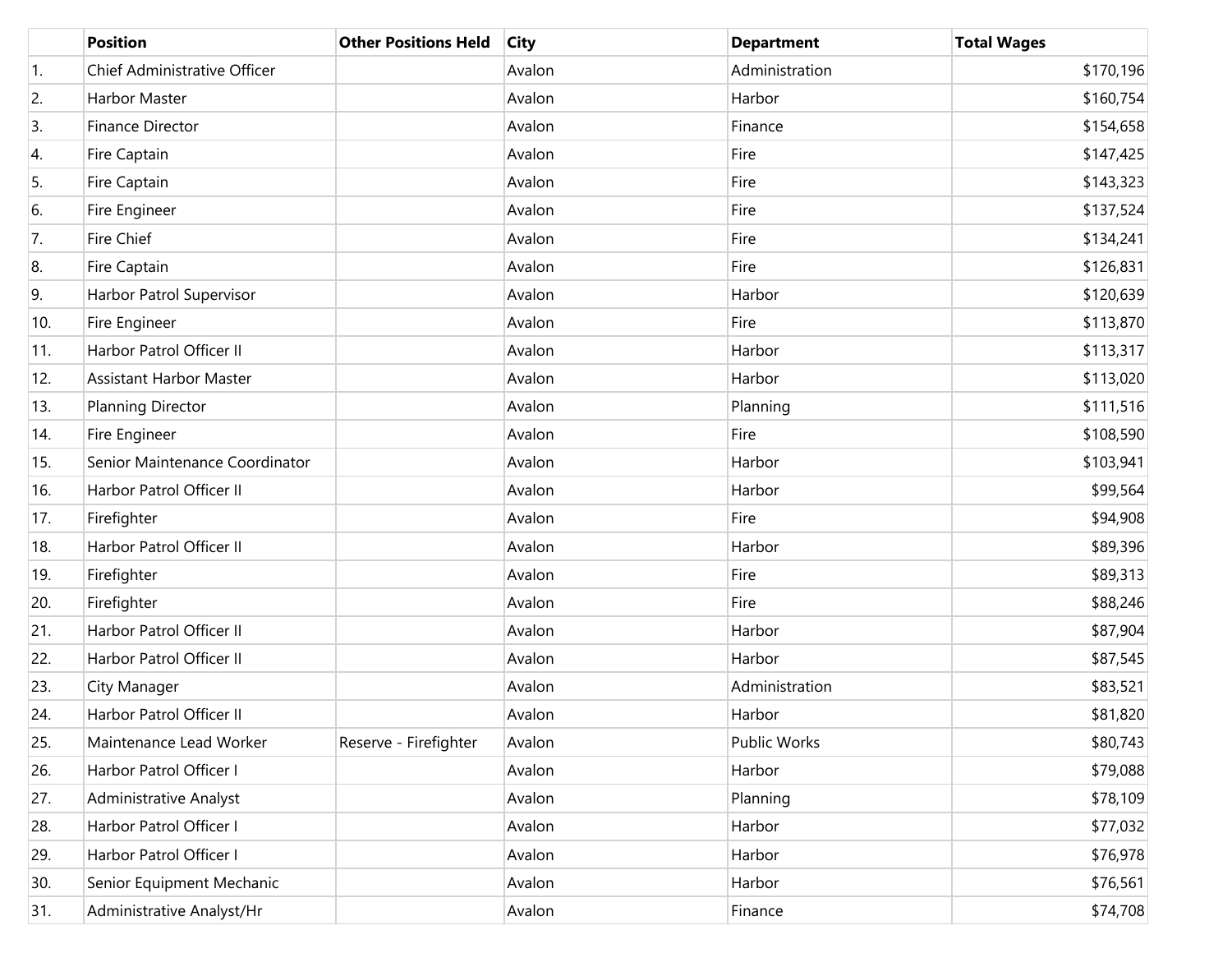| 32. | Lead Code Enforcement Officer     |                              | Avalon | Code Enforcement    | \$65,153 |
|-----|-----------------------------------|------------------------------|--------|---------------------|----------|
| 33. | <b>Fuel Dock Supervisor</b>       |                              | Avalon | Harbor              | \$65,105 |
| 34. | Administrative Assistant          |                              | Avalon | Administration      | \$65,025 |
| 35. | Maintenance Worker III            |                              | Avalon | <b>Public Works</b> | \$61,029 |
| 36. | Maintenance Worker III            | Reserve - Firefighter        | Avalon | Public Works        | \$59,667 |
| 37. | Harbor Maintenance Worker II      |                              | Avalon | Harbor              | \$59,479 |
| 38. | Harbor Maintenance Worker II      | Reserve - Fire Engineer      | Avalon | <b>Public Works</b> | \$59,267 |
| 39. | <b>Equipment Mechanic</b>         | Reserve - Firefighter        | Avalon | Harbor              | \$58,862 |
| 40. | Maintenance Worker III            |                              | Avalon | <b>Public Works</b> | \$58,262 |
| 41. | <b>Accounting Technician</b>      |                              | Avalon | Finance             | \$58,066 |
| 42. | Administrative Assistant- Harbor  |                              | Avalon | Harbor              | \$56,981 |
| 43. | <b>Recreation Assistant</b>       |                              | Avalon | Recreation          | \$56,826 |
| 44. | Parking Control/Maintenance       |                              | Avalon | Harbor              | \$55,739 |
| 45. | Administrative Assistant          |                              | Avalon | Planning            | \$55,332 |
| 46. | Maintenance Worker II             |                              | Avalon | <b>Public Works</b> | \$55,233 |
| 47. | <b>Community Service Director</b> |                              | Avalon | Recreation          | \$53,728 |
| 48. | <b>Accounting Technician</b>      |                              | Avalon | Finance             | \$52,579 |
| 49. | Maintenance Worker II             |                              | Avalon | Public Works        | \$51,391 |
| 50. | Harbor Maintenance Worker II      |                              | Avalon | Harbor              | \$50,148 |
| 51. | Maintenance Worker II             |                              | Avalon | <b>Public Works</b> | \$49,897 |
| 52. | Senior Administrative Assistant   |                              | Avalon | <b>Public Works</b> | \$49,578 |
| 53. | Maintenance Worker II             |                              | Avalon | Public Works        | \$49,009 |
| 54. | Maintenance Worker I              |                              | Avalon | <b>Public Works</b> | \$48,245 |
| 55. | Maintenance Worker II             |                              | Avalon | Public Works        | \$46,794 |
| 56. | Harbor Patrol Officer I           |                              | Avalon | Harbor              | \$45,947 |
| 57. | Maintenance Worker I              |                              | Avalon | Public Works        | \$40,821 |
| 58. | Maintenance Worker II             |                              | Avalon | <b>Public Works</b> | \$39,743 |
| 59. | Harbor Patrol Officer I           |                              | Avalon | Harbor              | \$36,356 |
| 60. | Code Enforcement Officer          |                              | Avalon | Code Enforcement    | \$35,173 |
| 61. | Harbor Patrol Officer I           | Reserve - Firefighter<br>Emt | Avalon | Harbor              | \$33,435 |
| 62. | Senior Administrative Assistant   |                              | Avalon | Administration      | \$33,357 |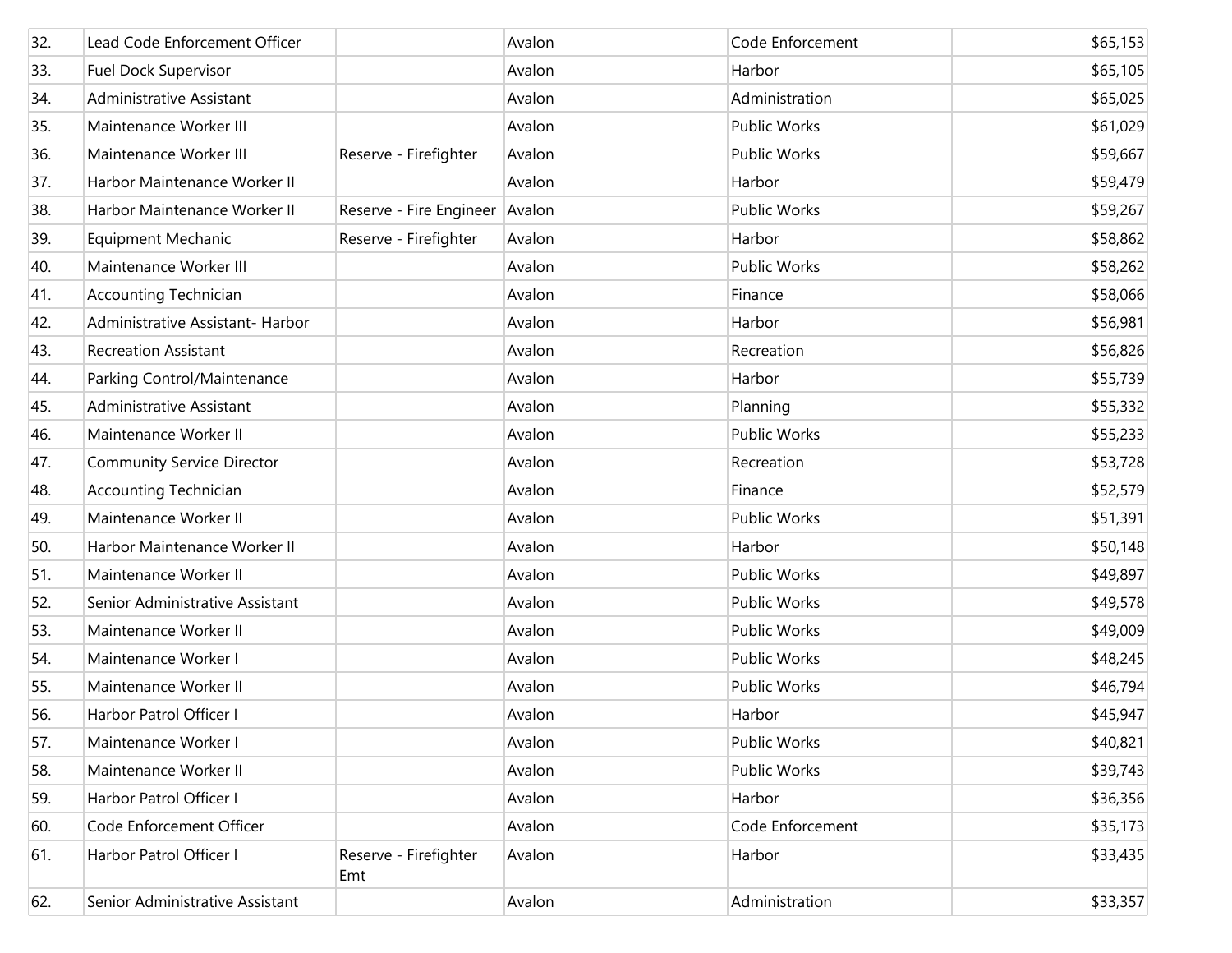| 63. | Maintenance Worker I                  | Avalon | Public Works     | \$29,561 |
|-----|---------------------------------------|--------|------------------|----------|
| 64. | Harbor Patrol Officer I               | Avalon | Harbor           | \$28,741 |
| 65. | Administrative Assistant              | Avalon | Administration   | \$27,816 |
| 66. | Harbor Patrol Officer I               | Avalon | Harbor           | \$25,162 |
| 67. | Harbor Patrol Officer I               | Avalon | Harbor           | \$24,506 |
| 68. | Code Enforcement Officer              | Avalon | Code Enforcement | \$23,279 |
| 69. | Administrative Assistant              | Avalon | Planning         | \$20,796 |
| 70. | Harbor Maintenance Worker I -<br>Temp | Avalon | Harbor           | \$20,365 |
| 71. | <b>Facility Operations Consultant</b> | Avalon | Harbor           | \$18,943 |
| 72. | Maintenance Worker I                  | Avalon | Public Works     | \$18,765 |
| 73. | Maintenance Worker I                  | Avalon | Public Works     | \$16,537 |
| 74. | Maintenance Worker I                  | Avalon | Public Works     | \$16,204 |
| 75. | Maintenance Worker I                  | Avalon | Public Works     | \$15,259 |
| 76. | Administrative Assistant              | Avalon | Administration   | \$14,249 |
| 77. | City Manager                          | Avalon | Administration   | \$13,846 |
| 78. | Harbor Patrol Officer I               | Avalon | Harbor           | \$11,241 |
| 79. | Contracted                            | Avalon | Finance          | \$11,176 |
| 80. | Administrative Assistant - Intern     | Avalon | Finance          | \$9,878  |
| 81. | Maintenance Worker I                  | Avalon | Harbor           | \$9,104  |
| 82. | <b>Fuel Dock Attendant</b>            | Avalon | Harbor           | \$8,870  |
| 83. | Harbor Sanitation Worker              | Avalon | Harbor           | \$8,006  |
| 84. | Harbor Sanitation Worker              | Avalon | Harbor           | \$7,652  |
| 85. | Harbor Sanitation Worker              | Avalon | Harbor           | \$7,048  |
| 86. | Harbor Patrol Officer I               | Avalon | Harbor           | \$5,999  |
| 87. | Maintenance Worker I                  | Avalon | Public Works     | \$5,568  |
| 88. | Harbor Sanitation Worker              | Avalon | Harbor           | \$5,562  |
| 89. | Senior Accountant                     | Avalon | Finance          | \$5,412  |
| 90. | Harbor Patrol Officer I               | Avalon | Harbor           | \$5,155  |
| 91. | Harbor Sanitation Worker              | Avalon | Harbor           | \$4,687  |
| 92. | Recreation - Temp Help                | Avalon | Recreation       | \$4,629  |
| 93. | <b>Fuel Dock Attendant</b>            | Avalon | Harbor           | \$3,912  |